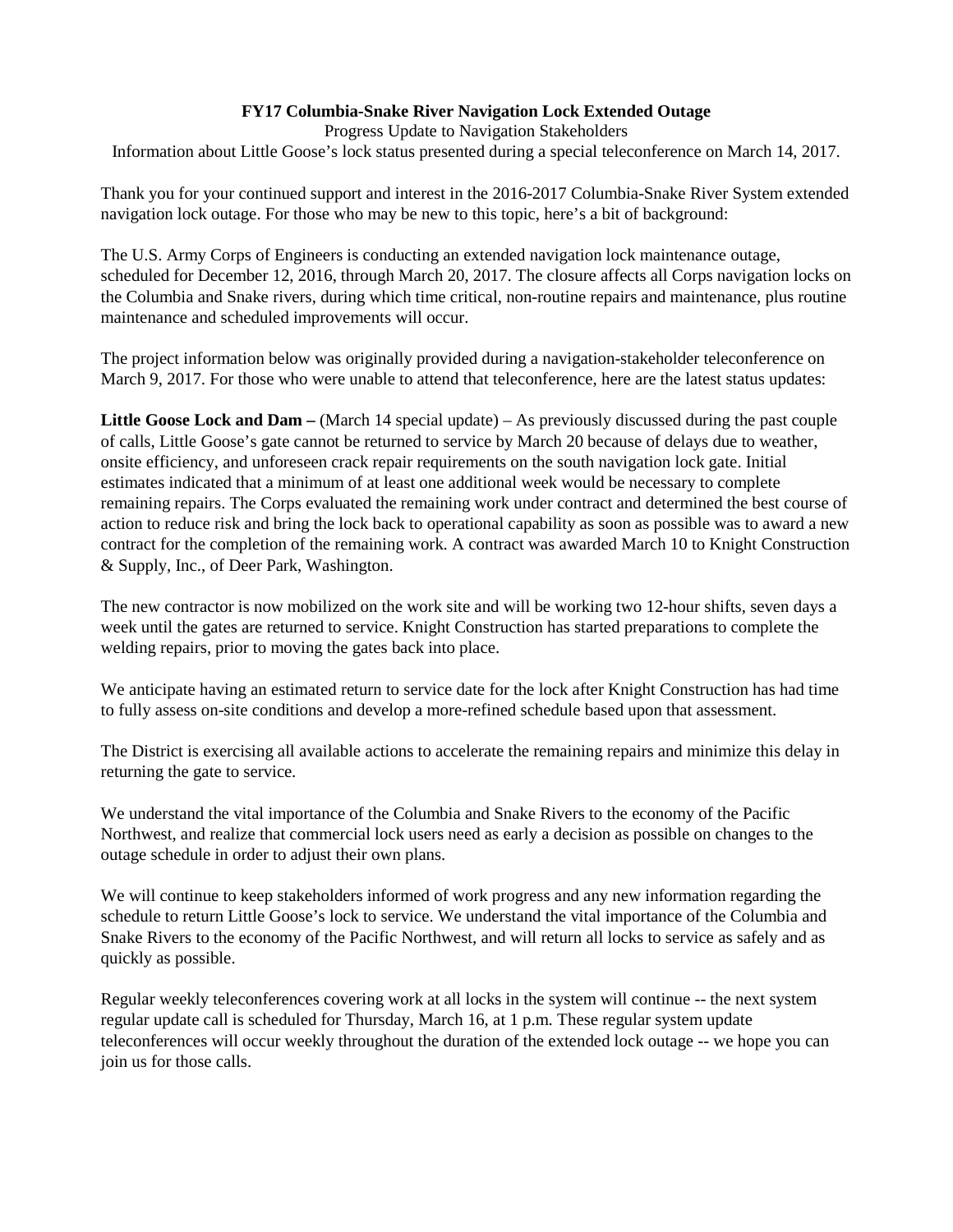Please, reference the attached **FY17LockOutage Stakeholder Teleconference Schedule** for call-in instructions.

For those who cannot attend the teleconference meetings, a written stakeholder update will also be sent the following day via email and posted to the FY17 Extended NavLock Outage webpage [http://www.nww.usace.army.mil/Missions/Navigation/FY17LockOutage.aspx.](http://www.nww.usace.army.mil/Missions/Navigation/FY17LockOutage.aspx)

For more information about the extended outage or to sign up for future email updates, visit our website or email **FY17LockOutage@usace.army.mil.** You are also welcome to call or email our Public Affairs Offices at the numbers and addresses below.

Walla Walla District Public Affairs Office (509) 527-7020 [cenww-pa@usace.army.mil](mailto:cenww-pa@usace.army.mil)